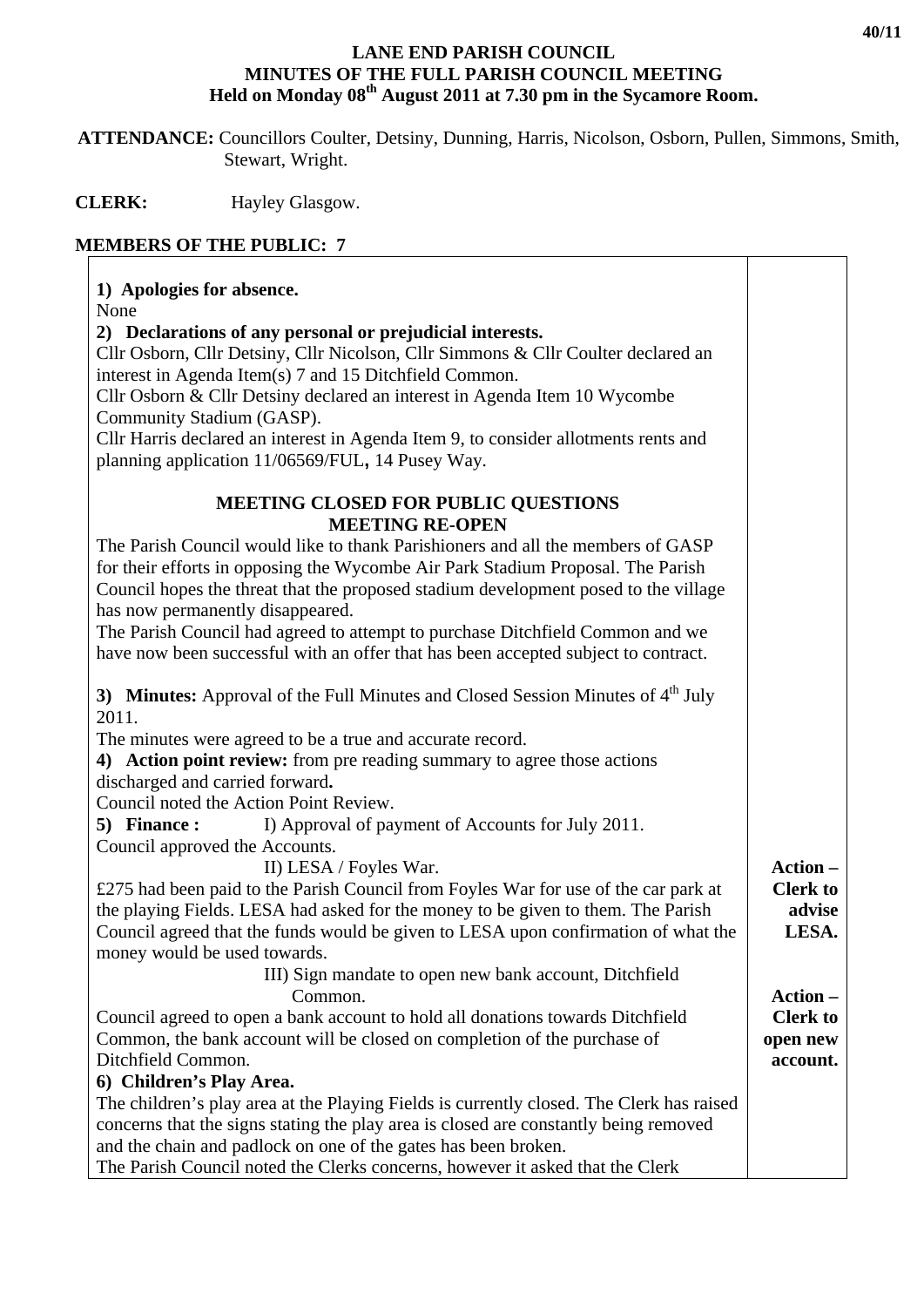| continues to display signs and replace any damaged padlocks.                                | 41/11             |
|---------------------------------------------------------------------------------------------|-------------------|
| The signs should state that the Parish Council accepts no responsibility for any            |                   |
| personal injury.                                                                            |                   |
| The working group will be looking at the play area as part of the Playing                   |                   |
| Fields/LESA project and are due to report back to Council at the Full parish Council        |                   |
| Meeting in October.                                                                         |                   |
| 7) Ditchfield Common.                                                                       |                   |
| The Chairman confirmed that the Parish Council has made an offer which has been             |                   |
| accepted and that the purchase price with estimated legal costs is approximately            |                   |
| $£70,000$ . A letter has been sent to all Parishioners asking whether they might consider   |                   |
| making a contribution/donation to assist the Parish Council in achieving the purchase.      |                   |
|                                                                                             |                   |
| To date the Parish Council has donations and pledges of around £25,000 and the              |                   |
| amount which it is seeking to raise is £40,000.                                             |                   |
| 8) Car parking.                                                                             |                   |
| The majority of cars using the village car park are employees at the Lane End               |                   |
| Industrial Park, these results have been confirmed from the car parking survey carried      |                   |
| out earlier this year. The lack of capacity in the car park at peak times is not currently  | Action -          |
| benefiting the retail outlets in the village. It was noted that the short-term parking      | <b>Cllr</b>       |
| spaces by the doctors surgery are used appropriately by the majority of parishioners        | <b>Stewart to</b> |
| and visitors.                                                                               | revisit the       |
| Cllr Stewart suggested that he would revisit the results from the survey and advise         | survey.           |
| Council of any suggestions at a future meeting.                                             |                   |
| 9) To consider allotment rents.                                                             |                   |
| The Parish Council considered the current allotment rents and a proposal that these         |                   |
| should increase to £8 a small plot, £10 a standard plot and £20 a double plot.              | Action-           |
| Parishioners in receipt of pension would only pay half the amount, 50% discount.            | <b>Clerk to</b>   |
| The Clerk was asked to seek clarification from Thames Water as to which allotment           | increase          |
| plots are currently being billed for the use water.                                         | rents.            |
| Council agreed to increase the allotment rents as proposed, noting that Cllr Pullen had     |                   |
| reservations about increasing the rents and felt they should be kept the same.              |                   |
| 10) Wycombe Community Stadium.                                                              |                   |
| WDC Cabinet met on 18 <sup>th</sup> July and reached a unanimous decision that they would   |                   |
| stop the further development of any plans for the stadium. WDC Council will now             |                   |
| look to investigate future sporting solutions in the district.                              |                   |
| The view of LEPC is that this is a good decision for High Wycombe and Lane End.             |                   |
| 5 members of the Cabinet did not participate in the vote on the basis of advice given       |                   |
| by the District Solicitor. The apparent reason for them not participating in the vote       |                   |
| was that they hade made their position on the Stadium known prior to the meeting.           |                   |
| The Wycombe Air Park (WAP) lease expires in 2014, WDC will certainly be looking             |                   |
| at their options when the lease expires. GASP will continue to take an interest in the      |                   |
| site and explore what they can do to safeguard its future. The Cabinet also took a          |                   |
| decision to spend half a million pound on Handy Cross to revamp the sports facilities.      |                   |
| It was noted that the Parish Council is no longer a member of the WAP Joint                 |                   |
| Consultative Committee and that at present the views of the Parish Council are not          |                   |
| represented. Whilst it was felt that this position is not ideal, it was agreed to defer any | Action –          |
| immediate action as the position of the JCC is currently under examination in a             | <b>Clerk to</b>   |
| broader review of the Air Park by the Department for Transport.                             | email             |
| 11) Clerk's report: including Correspondence and Reports received.                          | <b>Cllrs</b>      |
| Council noted the report.                                                                   | <b>Standing</b>   |
| Cllr Coulter thanked Cllr Dunning for her help in drafting the Standing Orders.             | Orders.           |
| The Clerk will forward the Standing Orders to all Councillors well in advance of the        |                   |
| next meeting for any comments.                                                              |                   |
| The Clerk would like to thank Jane Osborn, Ross Osborn and all Parishioners who             |                   |
| helped deliver the Ditchfield Common letters.                                               |                   |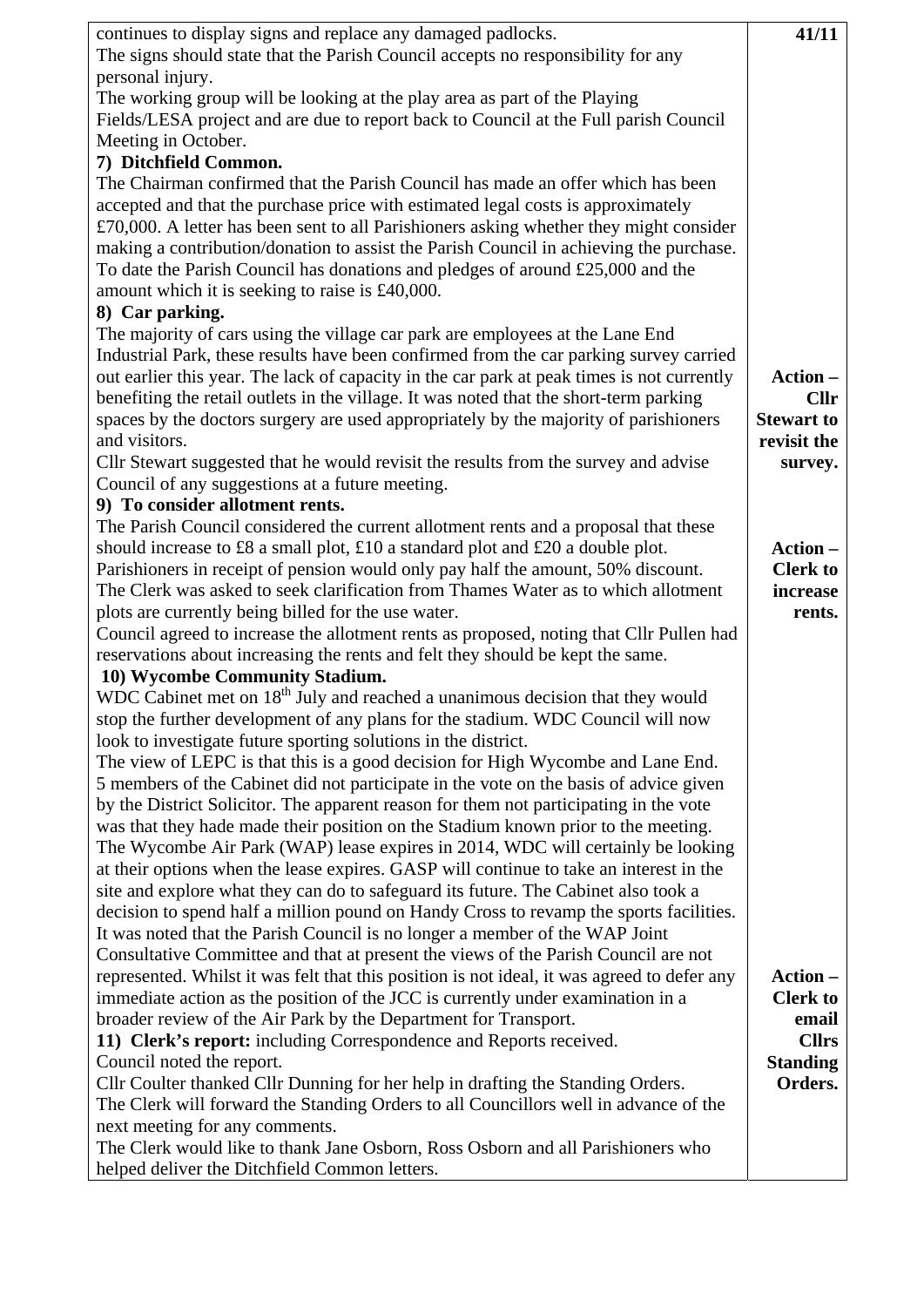| 12) Invitations to Meetings and Reports received.                                                                                                              | 42/11                  |
|----------------------------------------------------------------------------------------------------------------------------------------------------------------|------------------------|
| Cllr Coulter requested a copy of the WAPAG report.                                                                                                             |                        |
| 13) Matters raised by Councillors.<br>Cllr Detsiny reported it has taken 8 and half years to sign the Management Agreement                                     |                        |
| between LEPC & LEYCC. The Parish Council has now received 08/09 invoices from                                                                                  |                        |
| WDC. Cllr Detsiny has drafted a letter which states the Parish Council should not pay                                                                          |                        |
| any maintenance costs that existed before the agreement was signed.                                                                                            | Action -               |
| Cllr Osborn pointed out that the High Heavens waste station planning application has                                                                           | <b>Clerk to</b>        |
| been put in.                                                                                                                                                   | add                    |
| Cllr Simmons would like to clarify whether the Council purchases a wreath for<br>Remembrance Day through the British Legion. It was confirmed that the Council | <b>LEYCC</b><br>to Oct |
| does and that the invoice is usually sent in November.                                                                                                         | agenda                 |
| Cllr Smith reported that the LEYCC have asked if the Parish Council would consider                                                                             |                        |
| alternating the Full Parish Council meeting between the Village Hall and the LEYCC.                                                                            |                        |
| Cllr Smith has asked for this to be an agenda item at the October meeting.                                                                                     |                        |
| 14) Planning: To consider new applications and receive Wycombe District Council<br><b>Decisions and Appeals</b>                                                |                        |
| <b>New Applications</b>                                                                                                                                        |                        |
| 11/06497/FUL - Lower Court Farm, Marlow Road, Lane End - Application for                                                                                       |                        |
| retention of existing hardstanding to access storage building with associated change<br>of use from agricultural to B8 storage.                                |                        |
| Objection – This application would be an inappropriate change of use, the Marlow                                                                               |                        |
| Road is not suitable for heavy lorries or coaches. The Parish Council would also                                                                               |                        |
| support the comments put forward by the Chiltern Society.                                                                                                      |                        |
| 11/06506/FUL - Little Framers, Marlow Road, Lane End - Householder                                                                                             |                        |
| application for the construction of a single storey side extension with hipped roof.                                                                           |                        |
| No objection                                                                                                                                                   |                        |
| 11/06444/ADV - Holy Trinity Church, Church Path, Lane End - Application for<br>display of new non-illuminated church notice board.                             |                        |
| No objection                                                                                                                                                   |                        |
| $11/06569/FUL - 14$ Pusey Way, Lane End – Householder application for erection of<br>timber decking $\&$ steps, retaining wall and fencing (retrospective).    |                        |
| No objection, however perhaps there should be a higher fence installed for privacy                                                                             |                        |
| reasons for neighbouring properties.                                                                                                                           |                        |
| 11/06550/TPO - 1 The Square, Church Road, Lane End, HP14 3JE - Application<br>for the removal of one Sycamore Tree.                                            |                        |
| The Parish Council would endorse the comments made by the Chilterns Society that a<br>healthy tree should not be removed.                                      |                        |
| 11/06339/FUL – Eshcol, Bolter End Lane, Bolter End – Householder application<br>for the construction of single storey rear and side extensions.                |                        |
| No objection.                                                                                                                                                  |                        |
| <b>Amended Applications</b>                                                                                                                                    |                        |
| 11/06412/FUL - The Old Sun, Church Road, Lane End, HP14 3HG - Demolition                                                                                       |                        |
| of extensions and conversion of existing Public House to 1 x 3 bed dwelling, erection                                                                          |                        |
| of 2 pairs of semi detached dwellings (4 x 3 bed) and associated external alterations.                                                                         |                        |
| No comment, however Cllr Dunning would like to reinforce her previous comments.                                                                                |                        |
| <b>Decisions</b>                                                                                                                                               |                        |
| 28/06/2011<br>Ref: 11/05971/FUL<br><b>Decision:</b> Application Permitted Date                                                                                 |                        |
| Address: Beckett House 2 Fingest Cottage Finings Road Bolter End                                                                                               |                        |